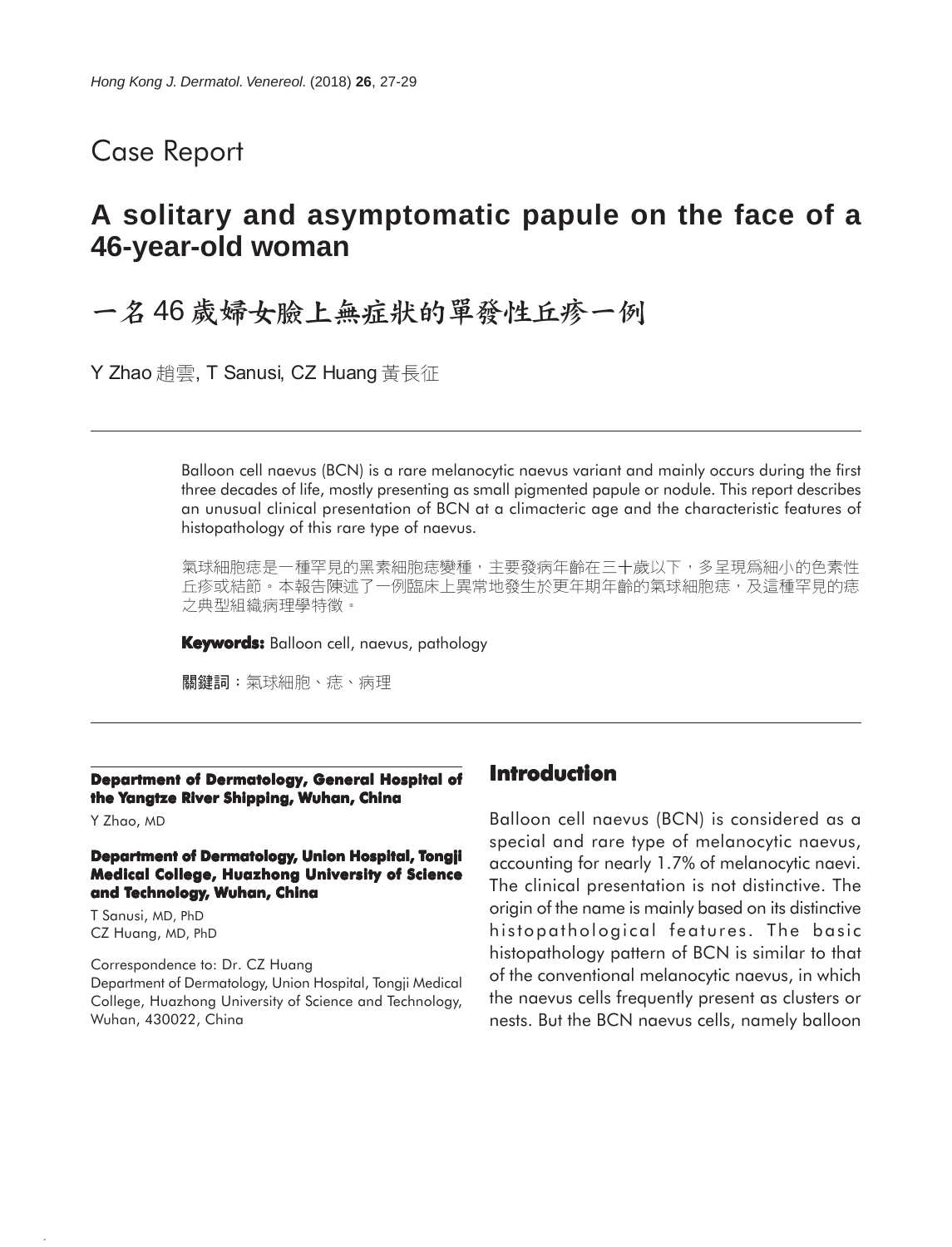cells, are histologically different from common naevus cells. The balloon cells are usually large (20-40  $\mu$ m in diameter) and possess a central nucleus, finely granular cytoplasm, and unclear cytoplasmic melanin. 1,2 The balloon cell proportion is usually over 50% because scattered balloon cells can be occasionally observed in the typical melanocytic naevus.3 Melanotic lesions have been described predominantly on the head and neck, usually presenting as a melaninpigmented papule or nodule. We present a case of achromic papule on the face, which was important to avoid clinical and histological pitfalls in diagnosis.

### **Case report report**

A 46-year-old, otherwise healthy Chinese woman presented with a several year history of a solitary papule on her face. Clinical examination revealed a skin to light-brown coloured elevated papule, measuring 5 mm x 5 mm in diameter on her left cheek. The surface of the papule was relatively smooth (Figure 1). The lesion had changed in colour gradually from brown to light-brown. It was asymptomatic. There was no associated history of trauma or repeated irritations to the affected site. An excisional biopsy was performed for cosmetic reasons.



**Figure 1.** There was a 5 mm x 5 mm in diameter sized skin-to-light brown colored papule on the outside of upper end of the left nasolabial groove.

Histological examination revealed the typical architecture of a dermal naevus with nests of naevus cells in the reticular dermis. The naevus was composed almost entirely of so-called clear cells. Clusters of clear cells resembling sebaceous cells, characterised by their comparatively large vacuolated cytoplasm associated with round-tooval basophilic nuclei, were present in the reticular dermis (Figure 2). There was a Grenz zone between the epidermis and the naevus nests, and no mitotic figures were found in the naevus cells.



**Figure 2. Figure 2.** Clusters of clear cells, ballooned cells resembling sebaceous cells were present in the reticular dermis and there was a grenz zone between the epidermis and the clear cells. (a) Haematoxylin-eosin, original magnification x100; (b) Haematoxylin-eosin, original magnification x400.